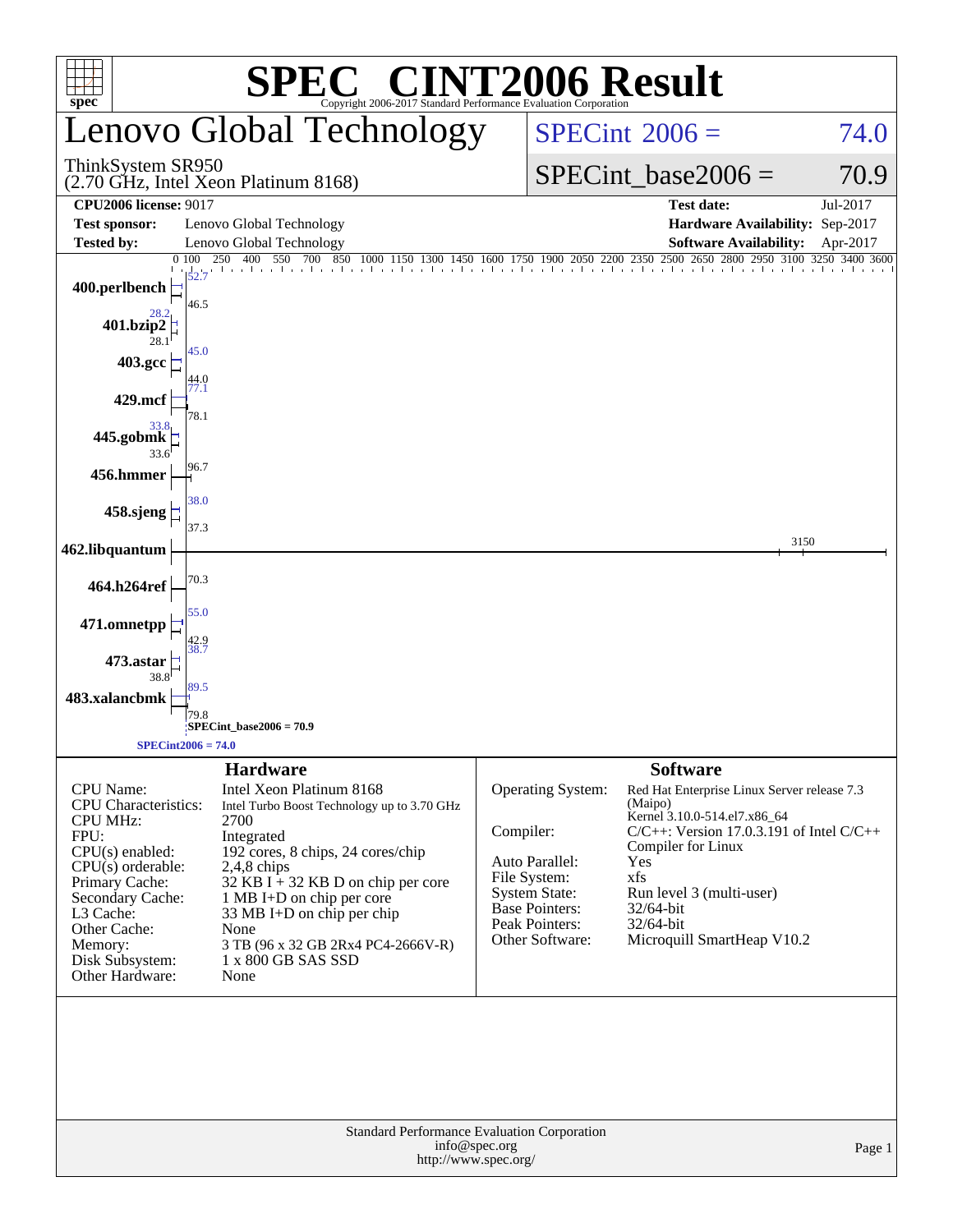

# enovo Global Technology

#### ThinkSystem SR950

(2.70 GHz, Intel Xeon Platinum 8168)

 $SPECint2006 = 74.0$  $SPECint2006 = 74.0$ 

### SPECint base2006 =  $70.9$

**[Test sponsor:](http://www.spec.org/auto/cpu2006/Docs/result-fields.html#Testsponsor)** Lenovo Global Technology **[Hardware Availability:](http://www.spec.org/auto/cpu2006/Docs/result-fields.html#HardwareAvailability)** Sep-2017

**[CPU2006 license:](http://www.spec.org/auto/cpu2006/Docs/result-fields.html#CPU2006license)** 9017 **[Test date:](http://www.spec.org/auto/cpu2006/Docs/result-fields.html#Testdate)** Jul-2017 **[Tested by:](http://www.spec.org/auto/cpu2006/Docs/result-fields.html#Testedby)** Lenovo Global Technology **[Software Availability:](http://www.spec.org/auto/cpu2006/Docs/result-fields.html#SoftwareAvailability)** Apr-2017

#### **[Results Table](http://www.spec.org/auto/cpu2006/Docs/result-fields.html#ResultsTable)**

|                  | <b>Base</b>    |              |                |       |                |       | <b>Peak</b>                                                                                              |              |                |              |                |              |
|------------------|----------------|--------------|----------------|-------|----------------|-------|----------------------------------------------------------------------------------------------------------|--------------|----------------|--------------|----------------|--------------|
| <b>Benchmark</b> | <b>Seconds</b> | <b>Ratio</b> | <b>Seconds</b> | Ratio | <b>Seconds</b> | Ratio | <b>Seconds</b>                                                                                           | <b>Ratio</b> | <b>Seconds</b> | <b>Ratio</b> | <b>Seconds</b> | <b>Ratio</b> |
| 400.perlbench    | 209            | 46.7         | 210            | 46.5  | 210            | 46.5  | 185                                                                                                      | 52.7         | 185            | 52.7         | 185            | 52.7         |
| $401$ .bzip2     | 343            | 28.1         | 343            | 28.1  | 343            | 28.2  | 343                                                                                                      | 28.2         | 342            | 28.2         | 343            | 28.2         |
| $403.\text{gcc}$ | 183            | 43.9         | 183            | 44.0  | 183            | 44.0  | 179                                                                                                      | 45.0         | 179            | 44.9         | 179            | 45.0         |
| $429$ mcf        | 118            | 77.5         | 117            | 78.1  | 117            | 78.1  | 118                                                                                                      | 77.1         | 118            | 77.1         | 119            | 76.6         |
| $445$ .gobmk     | 312            | 33.6         | 312            | 33.6  | 313            | 33.5  | 311                                                                                                      | 33.8         | 311            | 33.8         | 311            | 33.8         |
| 456.hmmer        | 96.4           | 96.8         | 96.6           | 96.6  | 96.5           | 96.7  | 96.4                                                                                                     | 96.8         | 96.6           | 96.6         | 96.5           | 96.7         |
| $458$ .sjeng     | 324            | 37.3         | 323            | 37.4  | 324            | 37.3  | 319                                                                                                      | 38.0         | 319            | 37.9         | 318            | 38.0         |
| 462.libquantum   | 6.57           | 3150         | 6.83           | 3030  | 5.81           | 3570  | 6.57                                                                                                     | 3150         | 6.83           | 3030         | 5.81           | 3570         |
| 464.h264ref      | 314            | 70.4         | 315            | 70.3  | 315            | 70.3  | 314                                                                                                      | 70.4         | 315            | 70.3         | 315            | 70.3         |
| $ 471$ .omnetpp  | 146            | 42.9         | 140            | 44.7  | 153            | 40.9  | 120                                                                                                      | 51.9         | 113            | 55.5         | 114            | 55.0         |
| $473$ . astar    | 181            | 38.8         | 182            | 38.7  | 180            | 38.9  | 182                                                                                                      | 38.7         | 182            | 38.6         | 181            | 38.7         |
| 483.xalancbmk    | 86.4           | 79.9         | 86.5           | 79.8  | 86.4           | 79.8  | 77.1                                                                                                     | 89.5         | 77.3           | 89.3         | 77.1           | 89.5         |
|                  |                |              |                |       |                |       | Results appear in the order in which they were run. Bold underlined text indicates a median measurement. |              |                |              |                |              |

### **[Submit Notes](http://www.spec.org/auto/cpu2006/Docs/result-fields.html#SubmitNotes)**

The config file option 'submit' was used.

### **[Operating System Notes](http://www.spec.org/auto/cpu2006/Docs/result-fields.html#OperatingSystemNotes)**

Stack size set to unlimited using "ulimit -s unlimited"

### **[Platform Notes](http://www.spec.org/auto/cpu2006/Docs/result-fields.html#PlatformNotes)**

Standard Performance Evaluation Corporation [info@spec.org](mailto:info@spec.org) BIOS configuration: Choose Operating Mode set to Maximum Performance Hyper-Threading set to Disable Stale AtoS set to Enable LLC dead line alloc set to Disable Sysinfo program /home/cpu2006-1.2-ic17.0u3/config/sysinfo.rev6993 Revision 6993 of 2015-11-06 (b5e8d4b4eb51ed28d7f98696cbe290c1) running on Proton8S-RHEL7.3 Tue Jul 18 17:45:28 2017 This section contains SUT (System Under Test) info as seen by some common utilities. To remove or add to this section, see: <http://www.spec.org/cpu2006/Docs/config.html#sysinfo> From /proc/cpuinfo model name : Intel(R) Xeon(R) Platinum 8168 CPU @ 2.70GHz 8 "physical id"s (chips) 192 "processors" cores, siblings (Caution: counting these is hw and system dependent. The following excerpts from /proc/cpuinfo might not be reliable. Use with Continued on next page

<http://www.spec.org/>

Page 2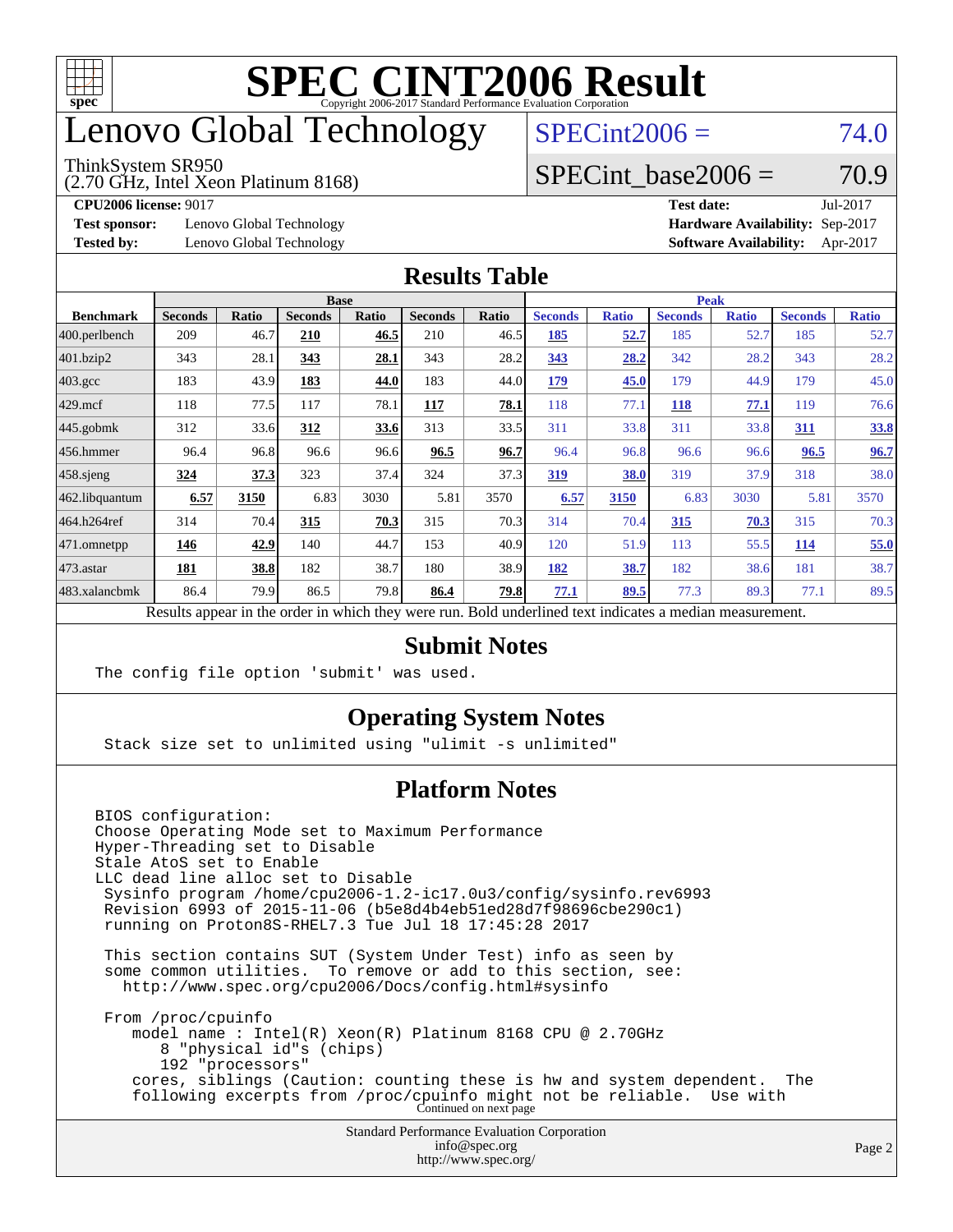

### enovo Global Technology

ThinkSystem SR950

(2.70 GHz, Intel Xeon Platinum 8168)

 $SPECint2006 = 74.0$  $SPECint2006 = 74.0$ 

SPECint base2006 =  $70.9$ 

**[CPU2006 license:](http://www.spec.org/auto/cpu2006/Docs/result-fields.html#CPU2006license)** 9017 **[Test date:](http://www.spec.org/auto/cpu2006/Docs/result-fields.html#Testdate)** Jul-2017

**[Test sponsor:](http://www.spec.org/auto/cpu2006/Docs/result-fields.html#Testsponsor)** Lenovo Global Technology **[Hardware Availability:](http://www.spec.org/auto/cpu2006/Docs/result-fields.html#HardwareAvailability)** Sep-2017

**[Tested by:](http://www.spec.org/auto/cpu2006/Docs/result-fields.html#Testedby)** Lenovo Global Technology **[Software Availability:](http://www.spec.org/auto/cpu2006/Docs/result-fields.html#SoftwareAvailability)** Apr-2017

#### **[Platform Notes \(Continued\)](http://www.spec.org/auto/cpu2006/Docs/result-fields.html#PlatformNotes)**

Standard Performance Evaluation Corporation [info@spec.org](mailto:info@spec.org) caution.) cpu cores : 24 siblings : 24 physical 0: cores 0 1 2 3 4 5 8 9 10 11 12 13 16 17 18 19 20 21 24 25 26 27 28 29 physical 1: cores 0 1 2 3 4 5 8 9 10 11 12 13 16 17 18 19 20 21 24 25 26 27 28 29 physical 2: cores 0 1 2 3 4 5 8 9 10 11 12 13 16 17 18 19 20 21 24 25 26 27 28 29 physical 3: cores 0 1 2 3 4 5 8 9 10 11 12 13 16 17 18 19 20 21 24 25 26 27 28 29 physical 4: cores 0 1 2 3 4 5 8 9 10 11 12 13 16 17 18 19 20 21 24 25 26 27 28 29 physical 5: cores 0 1 2 3 4 5 8 9 10 11 12 13 16 17 18 19 20 21 24 25 26 27 28 29 physical 6: cores 0 1 2 3 4 5 8 9 10 11 12 13 16 17 18 19 20 21 24 25 26 27 28 29 physical 7: cores 0 1 2 3 4 5 8 9 10 11 12 13 16 17 18 19 20 21 24 25 26 27 28 29 cache size : 33792 KB From /proc/meminfo MemTotal: 3170214776 kB HugePages\_Total: 0 Hugepagesize: 2048 kB From /etc/\*release\* /etc/\*version\* os-release: NAME="Red Hat Enterprise Linux Server" VERSION="7.3 (Maipo)" ID="rhel" ID\_LIKE="fedora" VERSION\_ID="7.3" PRETTY\_NAME="Red Hat Enterprise Linux Server 7.3 (Maipo)" ANSI\_COLOR="0;31" CPE\_NAME="cpe:/o:redhat:enterprise\_linux:7.3:GA:server" redhat-release: Red Hat Enterprise Linux Server release 7.3 (Maipo) system-release: Red Hat Enterprise Linux Server release 7.3 (Maipo) system-release-cpe: cpe:/o:redhat:enterprise\_linux:7.3:ga:server uname -a: Linux Proton8S-RHEL7.3 3.10.0-514.el7.x86\_64 #1 SMP Wed Oct 19 11:24:13 EDT 2016 x86\_64 x86\_64 x86\_64 GNU/Linux run-level 3 Jul 18 17:44 SPEC is set to: /home/cpu2006-1.2-ic17.0u3 Filesystem Type Size Used Avail Use% Mounted on /dev/sda3 xfs 743G 20G 724G 3% / Additional information from dmidecode: Warning: Use caution when you interpret this section. The 'dmidecode' program Continued on next page

<http://www.spec.org/>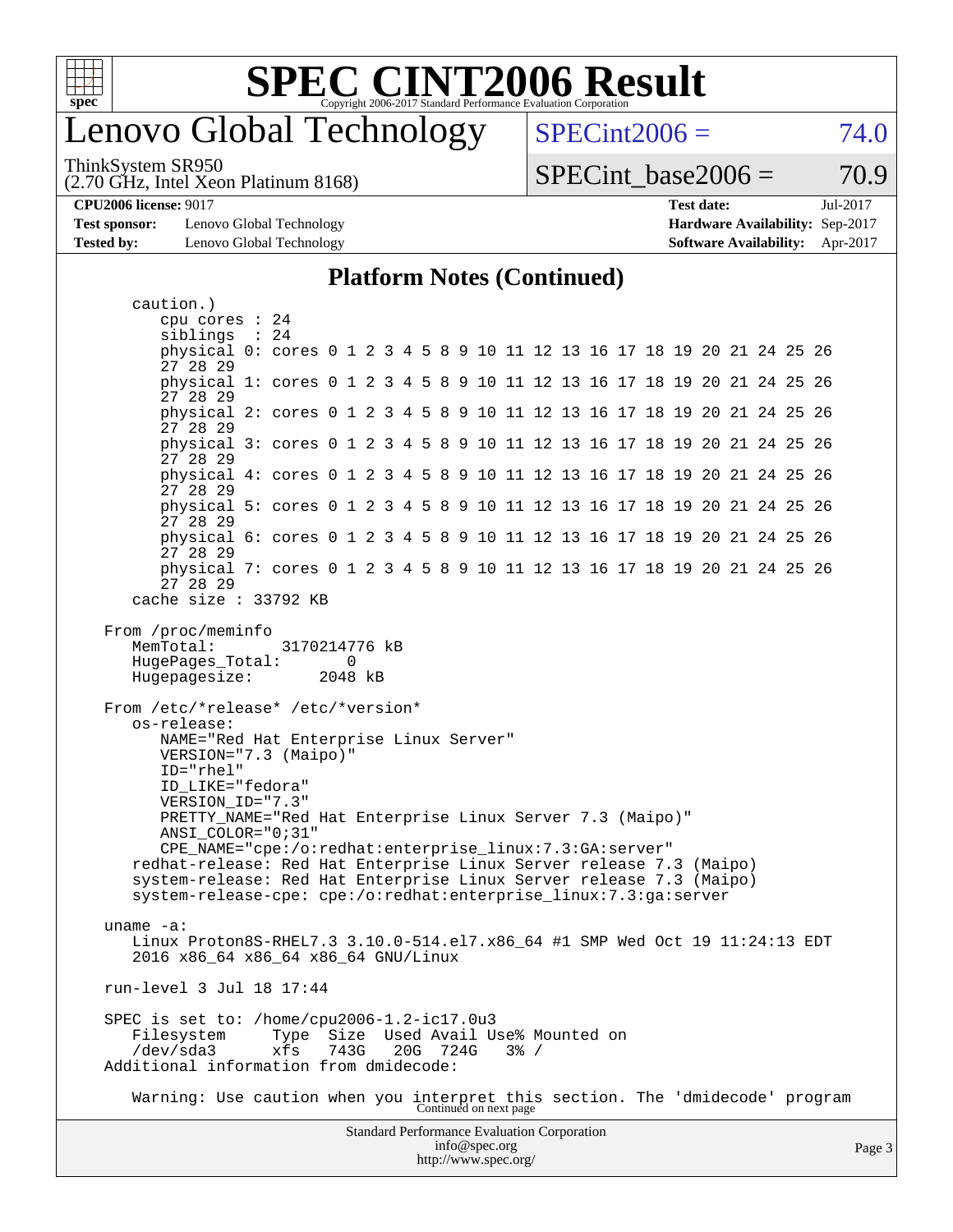

### enovo Global Technology

ThinkSystem SR950

 $SPECint2006 = 74.0$  $SPECint2006 = 74.0$ 

(2.70 GHz, Intel Xeon Platinum 8168)

SPECint base2006 =  $70.9$ 

**[Test sponsor:](http://www.spec.org/auto/cpu2006/Docs/result-fields.html#Testsponsor)** Lenovo Global Technology **[Hardware Availability:](http://www.spec.org/auto/cpu2006/Docs/result-fields.html#HardwareAvailability)** Sep-2017 **[Tested by:](http://www.spec.org/auto/cpu2006/Docs/result-fields.html#Testedby)** Lenovo Global Technology **[Software Availability:](http://www.spec.org/auto/cpu2006/Docs/result-fields.html#SoftwareAvailability)** Apr-2017

**[CPU2006 license:](http://www.spec.org/auto/cpu2006/Docs/result-fields.html#CPU2006license)** 9017 **[Test date:](http://www.spec.org/auto/cpu2006/Docs/result-fields.html#Testdate)** Jul-2017

#### **[Platform Notes \(Continued\)](http://www.spec.org/auto/cpu2006/Docs/result-fields.html#PlatformNotes)**

 reads system data which is "intended to allow hardware to be accurately determined", but the intent may not be met, as there are frequent changes to hardware, firmware, and the "DMTF SMBIOS" standard.

 BIOS Lenovo -[PSE105L-1.00]- 06/22/2017 Memory: 96x Samsung M393A4K40BB2-CTD 32 GB 2 rank 2666 MHz

(End of data from sysinfo program)

### **[General Notes](http://www.spec.org/auto/cpu2006/Docs/result-fields.html#GeneralNotes)**

Environment variables set by runspec before the start of the run: KMP AFFINITY = "granularity=fine, compact,  $0.3$ " LD\_LIBRARY\_PATH = "/home/cpu2006-1.2-ic17.0u3/lib/ia32:/home/cpu2006-1.2-ic17.0u3/lib/intel64:/home/cpu2006-1.2-ic17.0u3/sh10.2" OMP NUM THREADS = "192"

 Binaries compiled on a system with 1x Intel Core i7-4790 CPU + 32GB RAM memory using Redhat Enterprise Linux 7.2 Transparent Huge Pages enabled by default. Filesystem page cache cleared with: shell invocation of 'sync; echo 3 > /proc/sys/vm/drop\_caches' prior to run

### **[Base Compiler Invocation](http://www.spec.org/auto/cpu2006/Docs/result-fields.html#BaseCompilerInvocation)**

[C benchmarks](http://www.spec.org/auto/cpu2006/Docs/result-fields.html#Cbenchmarks): icc  $-m64$ 

[C++ benchmarks:](http://www.spec.org/auto/cpu2006/Docs/result-fields.html#CXXbenchmarks) [icpc -m64](http://www.spec.org/cpu2006/results/res2017q4/cpu2006-20170917-49365.flags.html#user_CXXbase_intel_icpc_64bit_fc66a5337ce925472a5c54ad6a0de310)

### **[Base Portability Flags](http://www.spec.org/auto/cpu2006/Docs/result-fields.html#BasePortabilityFlags)**

 400.perlbench: [-DSPEC\\_CPU\\_LP64](http://www.spec.org/cpu2006/results/res2017q4/cpu2006-20170917-49365.flags.html#b400.perlbench_basePORTABILITY_DSPEC_CPU_LP64) [-DSPEC\\_CPU\\_LINUX\\_X64](http://www.spec.org/cpu2006/results/res2017q4/cpu2006-20170917-49365.flags.html#b400.perlbench_baseCPORTABILITY_DSPEC_CPU_LINUX_X64) 401.bzip2: [-DSPEC\\_CPU\\_LP64](http://www.spec.org/cpu2006/results/res2017q4/cpu2006-20170917-49365.flags.html#suite_basePORTABILITY401_bzip2_DSPEC_CPU_LP64) 403.gcc: [-DSPEC\\_CPU\\_LP64](http://www.spec.org/cpu2006/results/res2017q4/cpu2006-20170917-49365.flags.html#suite_basePORTABILITY403_gcc_DSPEC_CPU_LP64) 429.mcf: [-DSPEC\\_CPU\\_LP64](http://www.spec.org/cpu2006/results/res2017q4/cpu2006-20170917-49365.flags.html#suite_basePORTABILITY429_mcf_DSPEC_CPU_LP64) 445.gobmk: [-DSPEC\\_CPU\\_LP64](http://www.spec.org/cpu2006/results/res2017q4/cpu2006-20170917-49365.flags.html#suite_basePORTABILITY445_gobmk_DSPEC_CPU_LP64) 456.hmmer: [-DSPEC\\_CPU\\_LP64](http://www.spec.org/cpu2006/results/res2017q4/cpu2006-20170917-49365.flags.html#suite_basePORTABILITY456_hmmer_DSPEC_CPU_LP64) 458.sjeng: [-DSPEC\\_CPU\\_LP64](http://www.spec.org/cpu2006/results/res2017q4/cpu2006-20170917-49365.flags.html#suite_basePORTABILITY458_sjeng_DSPEC_CPU_LP64) 462.libquantum: [-DSPEC\\_CPU\\_LP64](http://www.spec.org/cpu2006/results/res2017q4/cpu2006-20170917-49365.flags.html#suite_basePORTABILITY462_libquantum_DSPEC_CPU_LP64) [-DSPEC\\_CPU\\_LINUX](http://www.spec.org/cpu2006/results/res2017q4/cpu2006-20170917-49365.flags.html#b462.libquantum_baseCPORTABILITY_DSPEC_CPU_LINUX) 464.h264ref: [-DSPEC\\_CPU\\_LP64](http://www.spec.org/cpu2006/results/res2017q4/cpu2006-20170917-49365.flags.html#suite_basePORTABILITY464_h264ref_DSPEC_CPU_LP64) 471.omnetpp: [-DSPEC\\_CPU\\_LP64](http://www.spec.org/cpu2006/results/res2017q4/cpu2006-20170917-49365.flags.html#suite_basePORTABILITY471_omnetpp_DSPEC_CPU_LP64) 473.astar: [-DSPEC\\_CPU\\_LP64](http://www.spec.org/cpu2006/results/res2017q4/cpu2006-20170917-49365.flags.html#suite_basePORTABILITY473_astar_DSPEC_CPU_LP64) 483.xalancbmk: [-DSPEC\\_CPU\\_LP64](http://www.spec.org/cpu2006/results/res2017q4/cpu2006-20170917-49365.flags.html#suite_basePORTABILITY483_xalancbmk_DSPEC_CPU_LP64) [-DSPEC\\_CPU\\_LINUX](http://www.spec.org/cpu2006/results/res2017q4/cpu2006-20170917-49365.flags.html#b483.xalancbmk_baseCXXPORTABILITY_DSPEC_CPU_LINUX)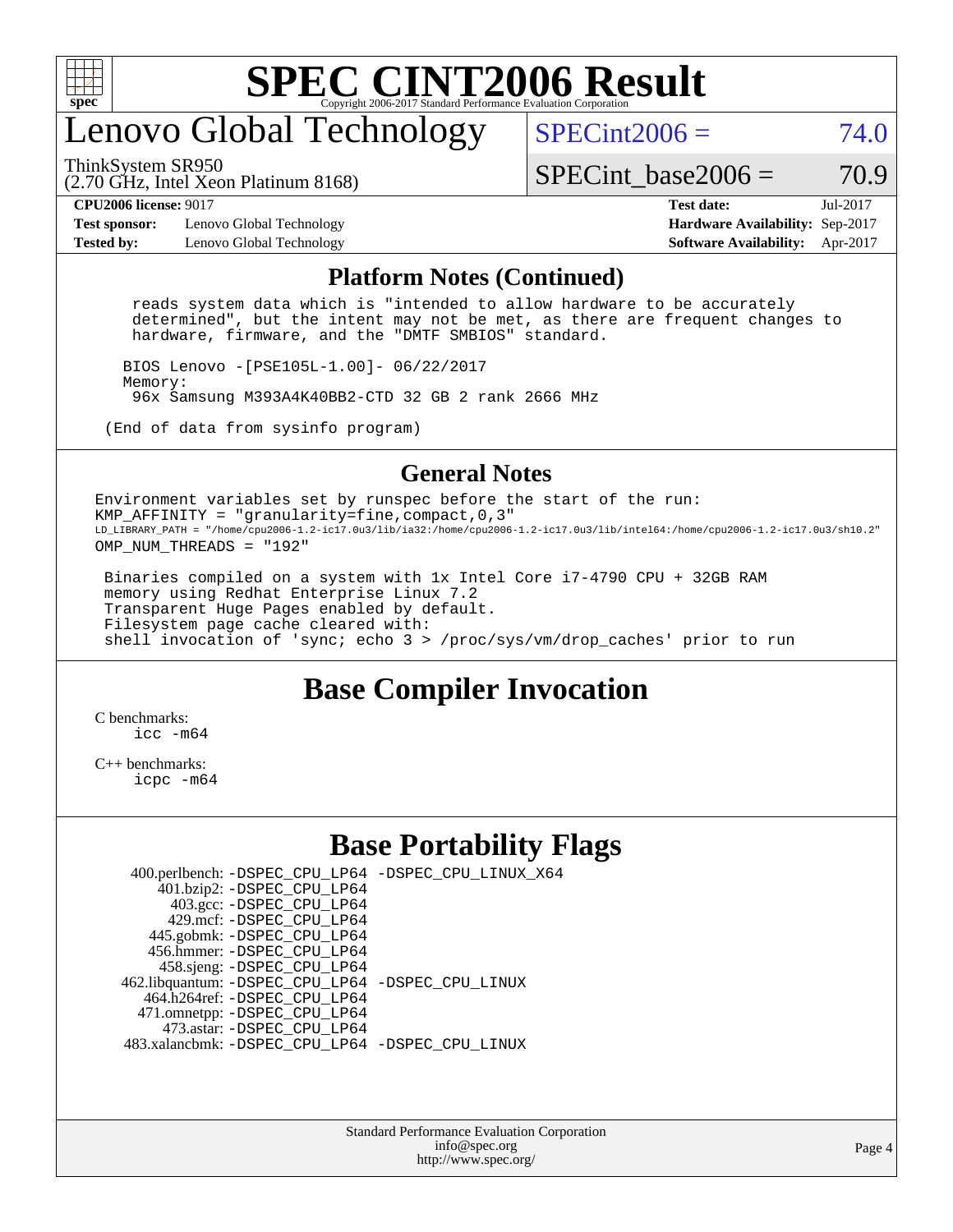

## enovo Global Technology

ThinkSystem SR950

 $SPECint2006 = 74.0$  $SPECint2006 = 74.0$ 

(2.70 GHz, Intel Xeon Platinum 8168)

SPECint base2006 =  $70.9$ 

**[Test sponsor:](http://www.spec.org/auto/cpu2006/Docs/result-fields.html#Testsponsor)** Lenovo Global Technology **[Hardware Availability:](http://www.spec.org/auto/cpu2006/Docs/result-fields.html#HardwareAvailability)** Sep-2017 **[Tested by:](http://www.spec.org/auto/cpu2006/Docs/result-fields.html#Testedby)** Lenovo Global Technology **[Software Availability:](http://www.spec.org/auto/cpu2006/Docs/result-fields.html#SoftwareAvailability)** Apr-2017

**[CPU2006 license:](http://www.spec.org/auto/cpu2006/Docs/result-fields.html#CPU2006license)** 9017 **[Test date:](http://www.spec.org/auto/cpu2006/Docs/result-fields.html#Testdate)** Jul-2017

### **[Base Optimization Flags](http://www.spec.org/auto/cpu2006/Docs/result-fields.html#BaseOptimizationFlags)**

[C benchmarks](http://www.spec.org/auto/cpu2006/Docs/result-fields.html#Cbenchmarks):

[-xCORE-AVX2](http://www.spec.org/cpu2006/results/res2017q4/cpu2006-20170917-49365.flags.html#user_CCbase_f-xCORE-AVX2) [-ipo](http://www.spec.org/cpu2006/results/res2017q4/cpu2006-20170917-49365.flags.html#user_CCbase_f-ipo) [-O3](http://www.spec.org/cpu2006/results/res2017q4/cpu2006-20170917-49365.flags.html#user_CCbase_f-O3) [-no-prec-div](http://www.spec.org/cpu2006/results/res2017q4/cpu2006-20170917-49365.flags.html#user_CCbase_f-no-prec-div) [-parallel](http://www.spec.org/cpu2006/results/res2017q4/cpu2006-20170917-49365.flags.html#user_CCbase_f-parallel) [-qopt-prefetch](http://www.spec.org/cpu2006/results/res2017q4/cpu2006-20170917-49365.flags.html#user_CCbase_f-qopt-prefetch) [-auto-p32](http://www.spec.org/cpu2006/results/res2017q4/cpu2006-20170917-49365.flags.html#user_CCbase_f-auto-p32)

[C++ benchmarks:](http://www.spec.org/auto/cpu2006/Docs/result-fields.html#CXXbenchmarks)

[-xCORE-AVX2](http://www.spec.org/cpu2006/results/res2017q4/cpu2006-20170917-49365.flags.html#user_CXXbase_f-xCORE-AVX2) [-ipo](http://www.spec.org/cpu2006/results/res2017q4/cpu2006-20170917-49365.flags.html#user_CXXbase_f-ipo) [-O3](http://www.spec.org/cpu2006/results/res2017q4/cpu2006-20170917-49365.flags.html#user_CXXbase_f-O3) [-no-prec-div](http://www.spec.org/cpu2006/results/res2017q4/cpu2006-20170917-49365.flags.html#user_CXXbase_f-no-prec-div) [-qopt-prefetch](http://www.spec.org/cpu2006/results/res2017q4/cpu2006-20170917-49365.flags.html#user_CXXbase_f-qopt-prefetch) [-auto-p32](http://www.spec.org/cpu2006/results/res2017q4/cpu2006-20170917-49365.flags.html#user_CXXbase_f-auto-p32) [-Wl,-z,muldefs](http://www.spec.org/cpu2006/results/res2017q4/cpu2006-20170917-49365.flags.html#user_CXXbase_link_force_multiple1_74079c344b956b9658436fd1b6dd3a8a) [-L/sh10.2 -lsmartheap64](http://www.spec.org/cpu2006/results/res2017q4/cpu2006-20170917-49365.flags.html#user_CXXbase_SmartHeap64_63911d860fc08c15fa1d5bf319b9d8d5)

**[Base Other Flags](http://www.spec.org/auto/cpu2006/Docs/result-fields.html#BaseOtherFlags)**

[C benchmarks](http://www.spec.org/auto/cpu2006/Docs/result-fields.html#Cbenchmarks):

403.gcc: [-Dalloca=\\_alloca](http://www.spec.org/cpu2006/results/res2017q4/cpu2006-20170917-49365.flags.html#b403.gcc_baseEXTRA_CFLAGS_Dalloca_be3056838c12de2578596ca5467af7f3)

### **[Peak Compiler Invocation](http://www.spec.org/auto/cpu2006/Docs/result-fields.html#PeakCompilerInvocation)**

[C benchmarks \(except as noted below\)](http://www.spec.org/auto/cpu2006/Docs/result-fields.html#Cbenchmarksexceptasnotedbelow):  $\text{icc}$   $-\text{m64}$ 

400.perlbench: [icc -m32 -L/opt/intel/compilers\\_and\\_libraries\\_2017/linux/lib/ia32](http://www.spec.org/cpu2006/results/res2017q4/cpu2006-20170917-49365.flags.html#user_peakCCLD400_perlbench_intel_icc_c29f3ff5a7ed067b11e4ec10a03f03ae)

445.gobmk: [icc -m32 -L/opt/intel/compilers\\_and\\_libraries\\_2017/linux/lib/ia32](http://www.spec.org/cpu2006/results/res2017q4/cpu2006-20170917-49365.flags.html#user_peakCCLD445_gobmk_intel_icc_c29f3ff5a7ed067b11e4ec10a03f03ae)

[C++ benchmarks \(except as noted below\):](http://www.spec.org/auto/cpu2006/Docs/result-fields.html#CXXbenchmarksexceptasnotedbelow)

[icc -m32 -L/opt/intel/compilers\\_and\\_libraries\\_2017/linux/lib/ia32](http://www.spec.org/cpu2006/results/res2017q4/cpu2006-20170917-49365.flags.html#user_CXXpeak_intel_icc_c29f3ff5a7ed067b11e4ec10a03f03ae)

473.astar: [icpc -m64](http://www.spec.org/cpu2006/results/res2017q4/cpu2006-20170917-49365.flags.html#user_peakCXXLD473_astar_intel_icpc_64bit_fc66a5337ce925472a5c54ad6a0de310)

### **[Peak Portability Flags](http://www.spec.org/auto/cpu2006/Docs/result-fields.html#PeakPortabilityFlags)**

 400.perlbench: [-D\\_FILE\\_OFFSET\\_BITS=64](http://www.spec.org/cpu2006/results/res2017q4/cpu2006-20170917-49365.flags.html#user_peakPORTABILITY400_perlbench_file_offset_bits_64_438cf9856305ebd76870a2c6dc2689ab) [-DSPEC\\_CPU\\_LINUX\\_IA32](http://www.spec.org/cpu2006/results/res2017q4/cpu2006-20170917-49365.flags.html#b400.perlbench_peakCPORTABILITY_DSPEC_CPU_LINUX_IA32) 401.bzip2: [-DSPEC\\_CPU\\_LP64](http://www.spec.org/cpu2006/results/res2017q4/cpu2006-20170917-49365.flags.html#suite_peakPORTABILITY401_bzip2_DSPEC_CPU_LP64) 403.gcc: [-DSPEC\\_CPU\\_LP64](http://www.spec.org/cpu2006/results/res2017q4/cpu2006-20170917-49365.flags.html#suite_peakPORTABILITY403_gcc_DSPEC_CPU_LP64) 429.mcf: [-DSPEC\\_CPU\\_LP64](http://www.spec.org/cpu2006/results/res2017q4/cpu2006-20170917-49365.flags.html#suite_peakPORTABILITY429_mcf_DSPEC_CPU_LP64) 445.gobmk: [-D\\_FILE\\_OFFSET\\_BITS=64](http://www.spec.org/cpu2006/results/res2017q4/cpu2006-20170917-49365.flags.html#user_peakPORTABILITY445_gobmk_file_offset_bits_64_438cf9856305ebd76870a2c6dc2689ab) 456.hmmer: [-DSPEC\\_CPU\\_LP64](http://www.spec.org/cpu2006/results/res2017q4/cpu2006-20170917-49365.flags.html#suite_peakPORTABILITY456_hmmer_DSPEC_CPU_LP64) 458.sjeng: [-DSPEC\\_CPU\\_LP64](http://www.spec.org/cpu2006/results/res2017q4/cpu2006-20170917-49365.flags.html#suite_peakPORTABILITY458_sjeng_DSPEC_CPU_LP64) 462.libquantum: [-DSPEC\\_CPU\\_LP64](http://www.spec.org/cpu2006/results/res2017q4/cpu2006-20170917-49365.flags.html#suite_peakPORTABILITY462_libquantum_DSPEC_CPU_LP64) [-DSPEC\\_CPU\\_LINUX](http://www.spec.org/cpu2006/results/res2017q4/cpu2006-20170917-49365.flags.html#b462.libquantum_peakCPORTABILITY_DSPEC_CPU_LINUX) 464.h264ref: [-DSPEC\\_CPU\\_LP64](http://www.spec.org/cpu2006/results/res2017q4/cpu2006-20170917-49365.flags.html#suite_peakPORTABILITY464_h264ref_DSPEC_CPU_LP64) 471.omnetpp: [-D\\_FILE\\_OFFSET\\_BITS=64](http://www.spec.org/cpu2006/results/res2017q4/cpu2006-20170917-49365.flags.html#user_peakPORTABILITY471_omnetpp_file_offset_bits_64_438cf9856305ebd76870a2c6dc2689ab) 473.astar: [-DSPEC\\_CPU\\_LP64](http://www.spec.org/cpu2006/results/res2017q4/cpu2006-20170917-49365.flags.html#suite_peakPORTABILITY473_astar_DSPEC_CPU_LP64) 483.xalancbmk: [-D\\_FILE\\_OFFSET\\_BITS=64](http://www.spec.org/cpu2006/results/res2017q4/cpu2006-20170917-49365.flags.html#user_peakPORTABILITY483_xalancbmk_file_offset_bits_64_438cf9856305ebd76870a2c6dc2689ab) [-DSPEC\\_CPU\\_LINUX](http://www.spec.org/cpu2006/results/res2017q4/cpu2006-20170917-49365.flags.html#b483.xalancbmk_peakCXXPORTABILITY_DSPEC_CPU_LINUX)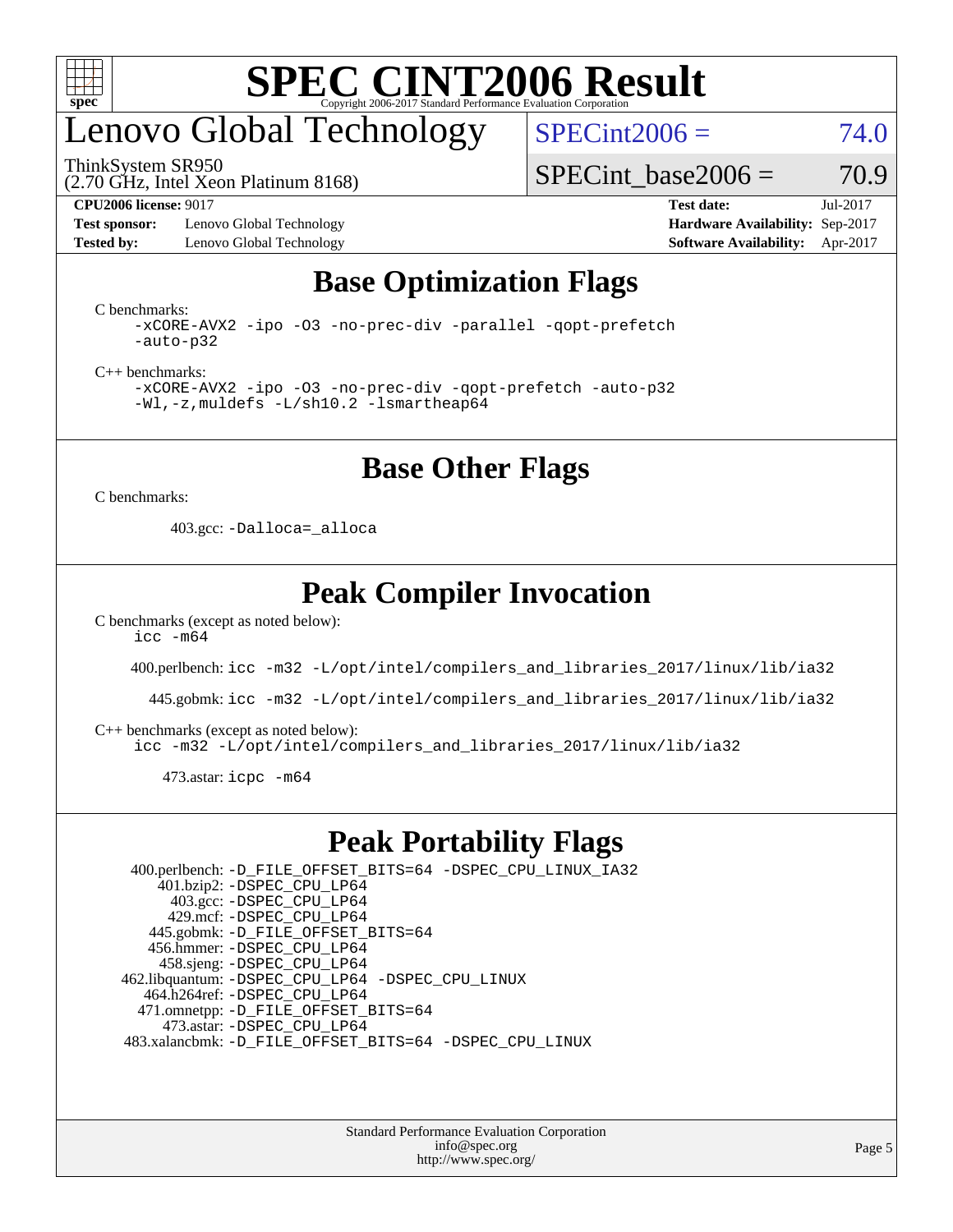

# enovo Global Technology

ThinkSystem SR950

(2.70 GHz, Intel Xeon Platinum 8168)

 $SPECint2006 = 74.0$  $SPECint2006 = 74.0$ 

 $SPECTnt\_base2006 = 70.9$ 

**[Test sponsor:](http://www.spec.org/auto/cpu2006/Docs/result-fields.html#Testsponsor)** Lenovo Global Technology **[Hardware Availability:](http://www.spec.org/auto/cpu2006/Docs/result-fields.html#HardwareAvailability)** Sep-2017 **[Tested by:](http://www.spec.org/auto/cpu2006/Docs/result-fields.html#Testedby)** Lenovo Global Technology **[Software Availability:](http://www.spec.org/auto/cpu2006/Docs/result-fields.html#SoftwareAvailability)** Apr-2017

**[CPU2006 license:](http://www.spec.org/auto/cpu2006/Docs/result-fields.html#CPU2006license)** 9017 **[Test date:](http://www.spec.org/auto/cpu2006/Docs/result-fields.html#Testdate)** Jul-2017

### **[Peak Optimization Flags](http://www.spec.org/auto/cpu2006/Docs/result-fields.html#PeakOptimizationFlags)**

#### [C benchmarks](http://www.spec.org/auto/cpu2006/Docs/result-fields.html#Cbenchmarks):

|                                   | 400.perlbench: $-prof-gen(pass 1) -prof-use(pass 2) -xCORE-AVX2(pass 2)$<br>$-par-num-threads=1(pass 1) -ipo(pass 2) -03(pass 2)$<br>-no-prec-div(pass 2) -qopt-prefetch                                                            |  |  |  |  |  |  |
|-----------------------------------|-------------------------------------------------------------------------------------------------------------------------------------------------------------------------------------------------------------------------------------|--|--|--|--|--|--|
|                                   | $401 \text{ bzip2: } -\text{prof-gen(pass 1)} - \text{prof-use(pass 2)} - \text{xCORE-AVX2(pass 2)}$<br>$-par-num-threads=1(pass 1) -ipo(pass 2) -03(pass 2)$<br>-no-prec-div -auto-ilp32 -qopt-prefetch                            |  |  |  |  |  |  |
|                                   | 403.gcc: -xCORE-AVX2 -ipo -03 -no-prec-div -inline-calloc<br>-qopt-malloc-options=3 -auto-ilp32                                                                                                                                     |  |  |  |  |  |  |
|                                   | 429.mcf: -xCORE-AVX2 -ipo -03 -no-prec-div -parallel<br>-gopt-prefetch -auto-p32                                                                                                                                                    |  |  |  |  |  |  |
|                                   | 445.gobmk: -prof-gen(pass 1) -prof-use(pass 2) -xCORE-AVX2(pass 2)<br>$-par-num-threads=1(pass 1) -ipo(pass 2) -03(pass 2)$<br>$-no-prec-div(pass 2)$                                                                               |  |  |  |  |  |  |
| 456.hmmer: basepeak = $yes$       |                                                                                                                                                                                                                                     |  |  |  |  |  |  |
|                                   | $458 \text{.}$ sjeng: $-\text{prof-gen(pass 1)} - \text{prof-use(pass 2)} - \text{xCORE-AVX2(pass 2)}$<br>$-par-num-threads=1(pass 1) -ipo(pass 2) -03(pass 2)$<br>-no-prec-div(pass 2) -unroll4                                    |  |  |  |  |  |  |
| $462$ .libquantum: basepeak = yes |                                                                                                                                                                                                                                     |  |  |  |  |  |  |
| $464.h264$ ref: basepeak = yes    |                                                                                                                                                                                                                                     |  |  |  |  |  |  |
| $C++$ benchmarks:                 |                                                                                                                                                                                                                                     |  |  |  |  |  |  |
|                                   | 471.omnetpp: $-prof-gen(pass 1)$ $-prof-use(pass 2)$ $-xCORE-AVX2(pass 2)$<br>$-par-num-threads=1(pass 1) -ipo(pass 2) -03(pass 2)$<br>-no-prec-div(pass 2) -qopt-ra-region-strategy=block<br>-Wl,-z, muldefs -L/sh10.2 -lsmartheap |  |  |  |  |  |  |
|                                   | 473.astar: -xCORE-AVX2 -ipo -03 -no-prec-div -qopt-prefetch<br>-auto-p32 -Wl,-z, muldefs -L/sh10.2 -lsmartheap64                                                                                                                    |  |  |  |  |  |  |
|                                   | 483.xalancbmk: -xCORE-AVX2 -ipo -03 -no-prec-div -qopt-prefetch<br>-Wl,-z, muldefs -L/sh10.2 -lsmartheap                                                                                                                            |  |  |  |  |  |  |
|                                   |                                                                                                                                                                                                                                     |  |  |  |  |  |  |

### **[Peak Other Flags](http://www.spec.org/auto/cpu2006/Docs/result-fields.html#PeakOtherFlags)**

[C benchmarks](http://www.spec.org/auto/cpu2006/Docs/result-fields.html#Cbenchmarks):

Continued on next page